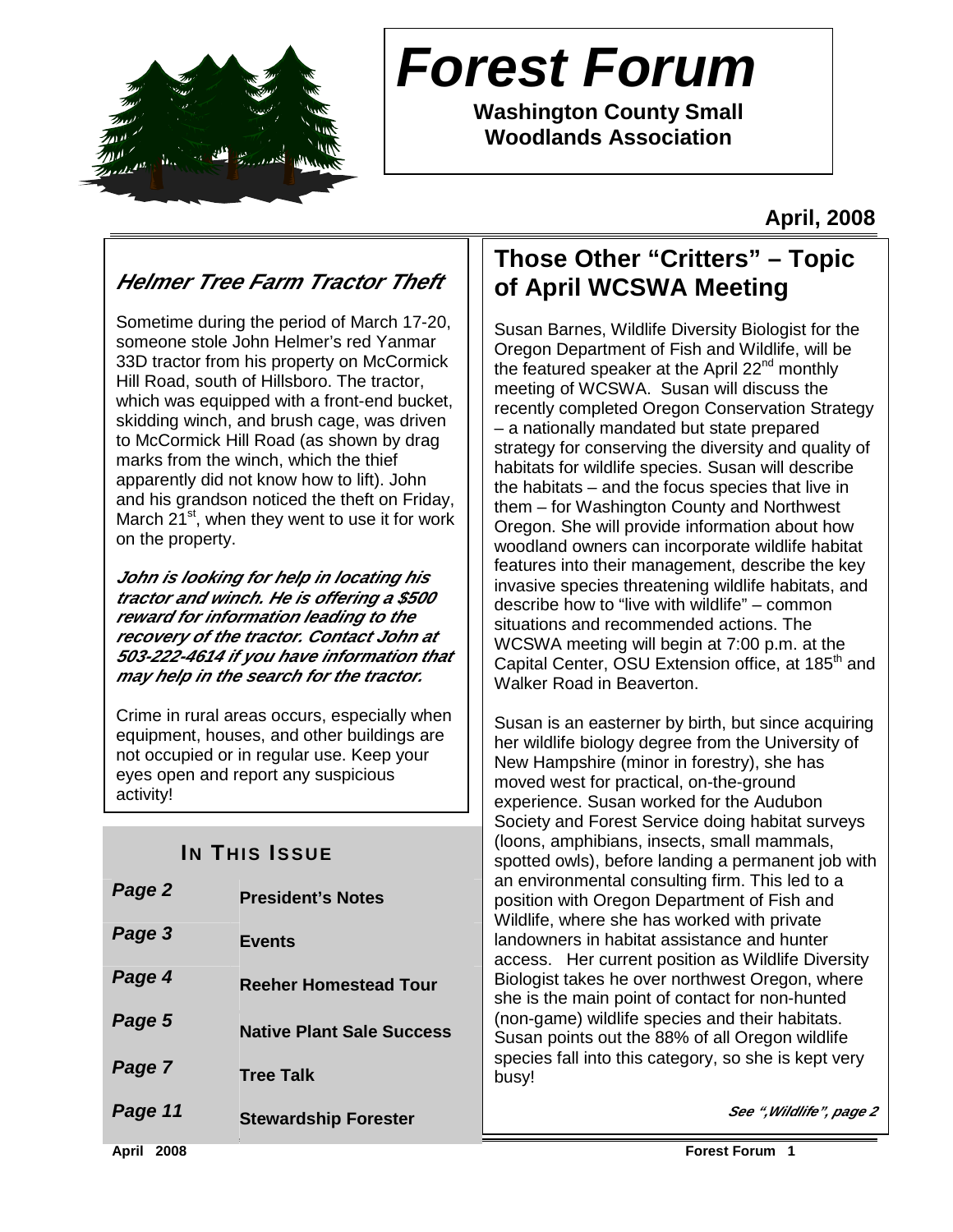## **Notes from the President by Dallas Boge**

As I write this at the end of March, the snow still is flying regularly and the sunshine seems but a distant memory. We managed to get the Christmas trees sprayed for weeds recently, but I worry about the short time the spray stayed on the plants before rain removed it into the soil profile.

OSWA is asking for county chapters to volunteer to host the annual meeting. Washington County hosted it last in 2001. I have offered to Mike Gaudern our services to host either 2010 or 2011. After having the 2008 national convention of the American Tree Farm Society in our back yard, we deserve a year off, so someone else will have to do 2009.

The annual native plant sale creates a lot of conversations among the helpers. Out of one conversation came the idea of looking at some of our wonderful supply of native plants in bloom in their natural habitats. As a consequence of this, a field trip has been proposed for early July in the Detroit Lake area.

I became interested in native plants a number of years ago. A friend, since passed away, and I applied for a grant from the American Rhododendron Society, and got it. The grant was for the exploration of the native Rhododendron macrophyllum growing in the Detroit Lakes area to see what variations the plant exhibited in bloom and plant growth. The grant went on for three years. We would spend a week camping at the campground at the lake, and spend the days driving the Forest Service roads looking for rhododendrons.

In the process, we also ran across many lovely native plants. My friend, a landscape designer was familiar with the plants and their characteristics. Thus, I absorbed a great deal of his knowledge.

By early July, the snow is gone, mostly, and the vast array of flowers is wearing their finest blooms. Being patriotic, they bloom in red, white and blue. If you are interested in a day in the mountains appreciating some of the most beautiful flowers Oregon has to offer, let me know.

That's all for now.

 $\overline{a}$ 

Dallas

#### **Wildlife** continued from page 1

She is responsible for knowing what these species need to survive and persist, where they occur (range and specific habitat requirements), and techniques for protecting and conserving them into the future. She must know all the laws and regulations that affect these species and their habitats, and provides advice, technical information, and analysis of proposed actions and their potential impact on wildlife and their habitats.

Susan grew up with a love of the outdoors, and spent many hours outside playing in the woods and in the creek behind her house. These earlier experiences led her to a career in wildlife biology. Her dream is to own some land and ensure its protection for wildlife for the future.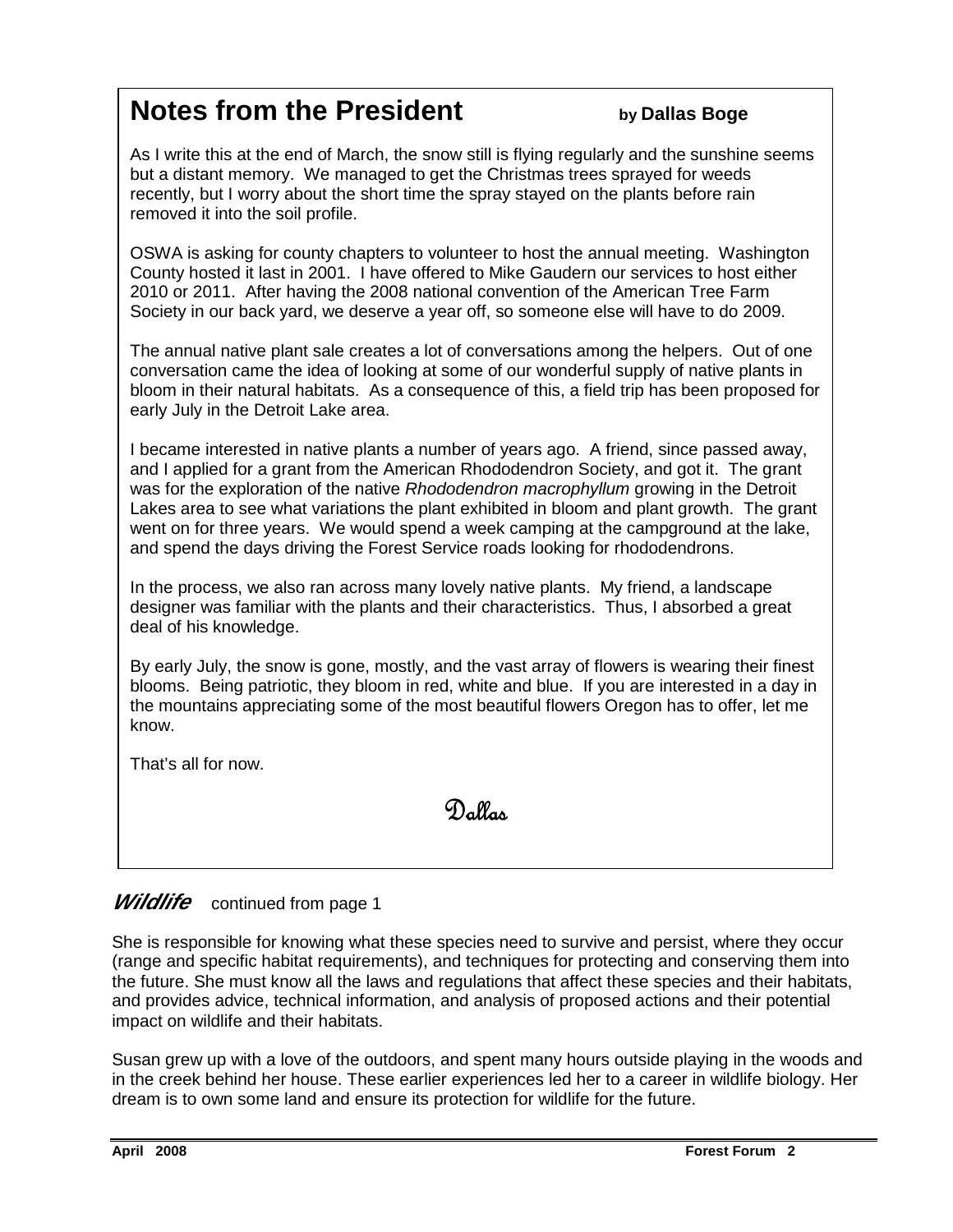#### **WCSWA Leadership President – Dallas Boge; 503-357-7688 Vice-President** – **Jim Brown; 503-284-6855 Secretary-Treasurer – Bob Shumaker**; 503-324-7825 Board of Directors: Dick Courter; 503-297-1660 Art Dummer; 503-357-4258 Tom Nygren, 503-628-5472 Neil Schroeder; 503-628-2344 Bonnie Shumaker – 503-324-7825 Wendell Walker, 503-353-0328  **Legislative Committee Chair:**  Ron Larson; 503-775-3223

**WCSWA Website** www.wcswa.org **Website Manager: Kathy Scott** Contact Tom Nygren for web postings and information.

**Forest Forum Newsletter Editor:** Tom Nygren 503-628-5472 e-mail: tnygren@juno.com

#### **The Tree Farm Tradin' Post**

 for tools, equipment, property, or materials? You can place a free advertisement in Forest Forum. A free service to our members: List tree farm items/land to buy, sell, or trade. Contact Tom Nygren, 503-628-5472. Got a tool or piece of equipment you don't need any more? Or maybe you are looking Another way for tree farmers to help each other! (3 month limit)

- **For Sale:** 800-1000 Western Red Cedar potted in 7 gal. cans,  $\frac{3}{4}$ " 1" caliper at base, 3-4' high. \$12.50 each or \$10 each for 6 or more. Neil Schroeder, 503/628-2344.
- **For Sale:** About 20 6-8' cedar fence posts, some treated. \$6 each. Neil Schroeder, 503/628- 2344.
- **Wanted:** We'll recycle your old 5-6' fencing wire (not barbed) to cage seedlings from deer damage. Will pick up at your place. Neil Schroeder, 503/628-2344
- **Wanted:** Two cylinder John Deere diesel tractor restored or restorable for display in new museum. Jeff Clevenger (503) 472-2811

### **Event Calendar**

- **April 22 WCSWA Monthly Meeting** Susan Barnes, Wildlife Biologist, Oregon Dept. of Fish & Wildlife. Details later. OSU Extension office, Capital Center, 185<sup>th</sup> and Walker Road, Beaverton.
- **May 20 WCSWA Potluck** at Reeher Family "stage stop" and "woods camp". Details later
- **June 12 WCSWA Twilight tour** at the Raines Tree Farm to celebrate 50 year anniversary
- **July 26 Tree Farmer of the Year Tour Bob and Bonnie Shumaker's**
- **August WCSWA Tour (to be announced)**
- **September Tour or Meeting**
- **October 28 WCSWA Meeting**
- **November Annual Awards Banquet**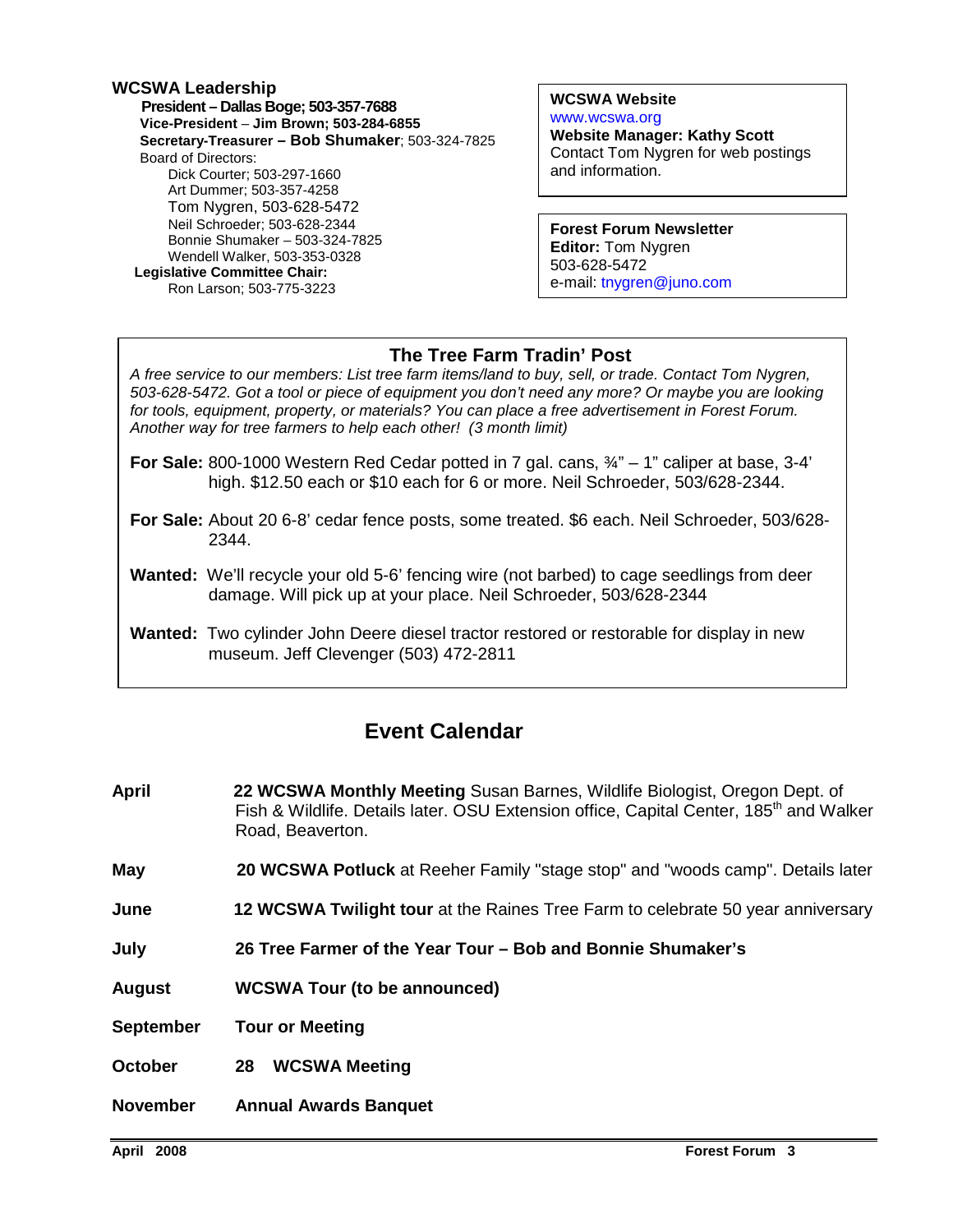### **May 20 Potluck – Reeher's Homestead – Coming Up!**

Those looking at their calendar for May need to be sure and schedule the May 20 WCSWA Potluck Tour of the Reeher Homestead on Highway 6, just east of the Lee's Camp Store. The Reeher Homestead is both a modern recreational attraction, and a historic landmark.

Jim Reeher of the Reeher family has offered WCSWA the opportunity to meet at their Homestead. The Reeher family originally settled on the Homestead in 1889, having come from eastern Kansas the previous year. In April, 1889 James, Jennie, and their five children (the oldest 9 years and the youngest 5 months) moved onto the homestead at the mouth of the North Fork of the Wilson River. The pioneer family lived in the area until 1918, when a wildfire burned their fourth home. Some land ownership changes occurred, but in the mid-1940's a family corporation was formed.

During this period all of the land had been burned over twice and some three times. Over succeeding years logging and reforestation occurred. During the 50's much of the area was planted to fir, with alder filling in the unplanted areas. The corporation has started harvesting some of those trees.

Jim Reeher has a forestry related background: planting trees on the Tillamook Burn, and assisting with management of the family corporation. He was born in Forest Grove and graduated from Forest Grove High School. He spent over 3 years in the Coast Guard, and graduated form Oregon State with a degree in Fish and Wildlife Management. He had a 28 year career with the Oregon Department of Fish and Wildlife.

Jim has served for 44 years on the Board of Directors of the corporation – 31 of those years as chairman. During this time the area has changed from a burned over, logged over brush and snag covered land to a green managed forest.

There are now eight families living on the homestead lands, with 25 families with summer cabins or sites.

Details on the Potluck Tour will be in the next newsletter. For now, suffice it to say that besides good food, there will be a program on the early settlers, and a tour of the camp. In the meantime – get the date on your calendar!



A reminder about farm/ranch insurance.

A roll up your sleeves reminder.

Whether you're on a 15,000-acre ranch or a small hobby farm, your insurance should work as hard as you do. Call today for a free, no-obligation look at getting it all coveredhome, buildings, livestock, machinery and liability. So you can check it off your list, and off your mind.



Larry Thompson Agency, Inc. 15455 NW Greenbrier Parkway<br>Beaverton, OR 97006 (503) 924-2200 Bus (503) 924-2202 Fax



All your protection under one roof\*

American Family Mutual Insurance Company and its Subsidiaries Home Office - Madison, W153783 www.amfam.com

 $002059 - 1/06$ @2006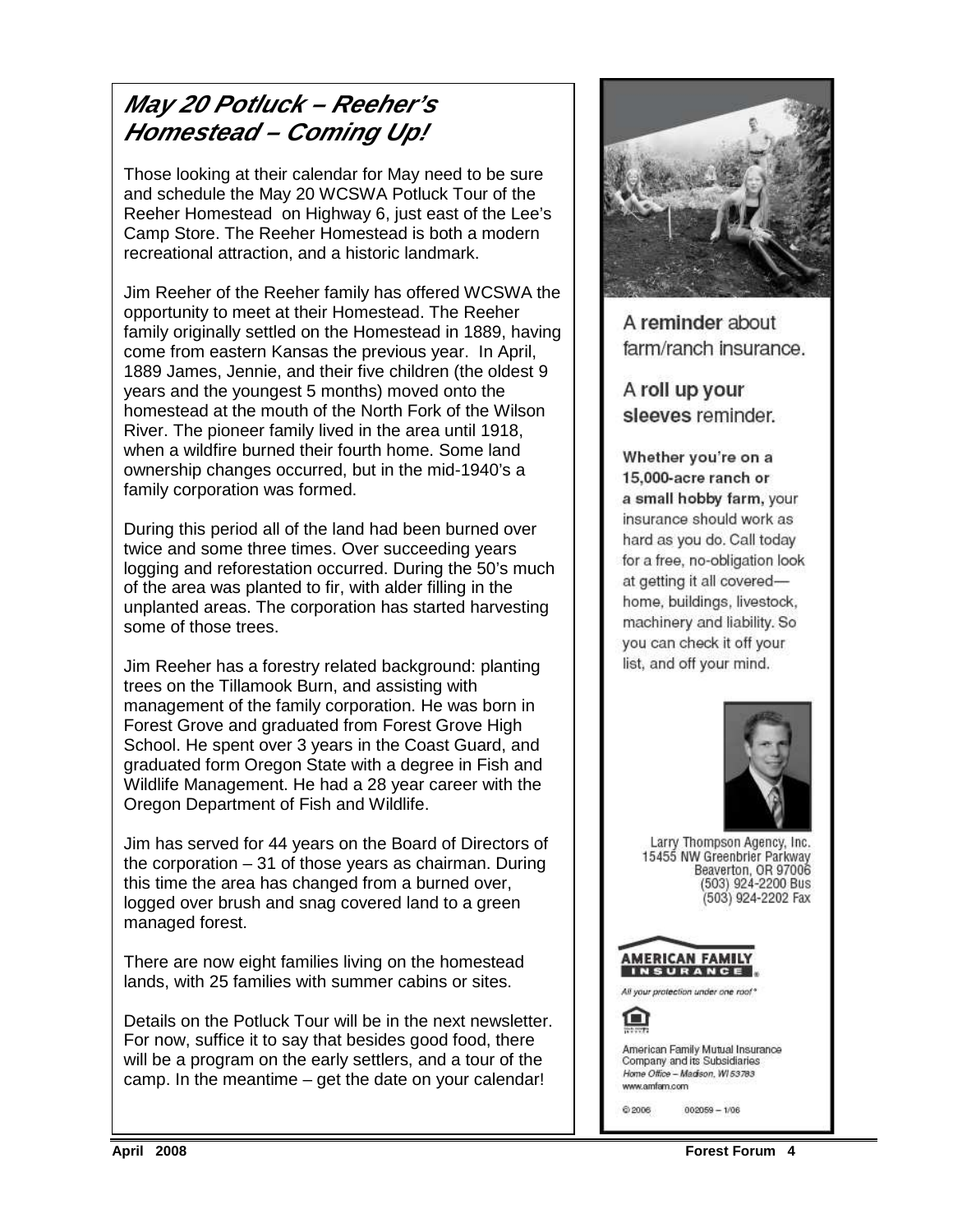#### **7 TH ANNUAL NATIVE PLANT SALE A SUCCESS Submitted by Bonnie Shumaker**

When WCSWA sets its sights on a project, success is almost a given. This is the seventh year of our Native Plant and Tree Sale, and thanks to the hard work of many of our members, we are able again to give two \$1,000 scholarships to deserving students sponsored by our members. The recipients will be chosen this month and will be announced in next month's Forest Forum.

 The weather wasn't the best and we had an exciting squall that blew a lot of things around on the cashier's table (thank heavens the cash boxes were closed), but the buyers came anyway. This was thanks to the best advertising coverage ever. Art Dummer shared his experience from last year and Jolene Adams added that to her previous experience and then added more. Every radio, TV, newspaper or garden club within a fifty mile radius was advised of our sale. We also thank Paul Stormo of Champoeg Nursery and Daral and Virginia Pearson for the excellent quality of the plants we had to offer. Bales Thriftway on Farmington Road provided the space once again and our continued presence is generating many people who look forward to our presence in March. Chuck Price and Lyal Purington started this sale seven years ago as a way to make money for our organization while at the same time presenting the friendly face of the family tree farmer to the urban community and offering them native plants that were displaced by urbanization.

 As chair of the plant sale for the last three years, I'd like to thank all who helped and purchased plants. Those directly involved were:

> Ardis and Neil Schroeder Ron Larson Jim Brown Eloise Binns Lyal Purinton Jim Bays Jolene Adams Chuck Price Don Moore Art Dummer Paul Sansone Bill Triest Bonnie and Bob Shumaker Linda Martin Beth Adams Sam Sadtler Dallas and Sharon Boge Tom and Pat Nygren

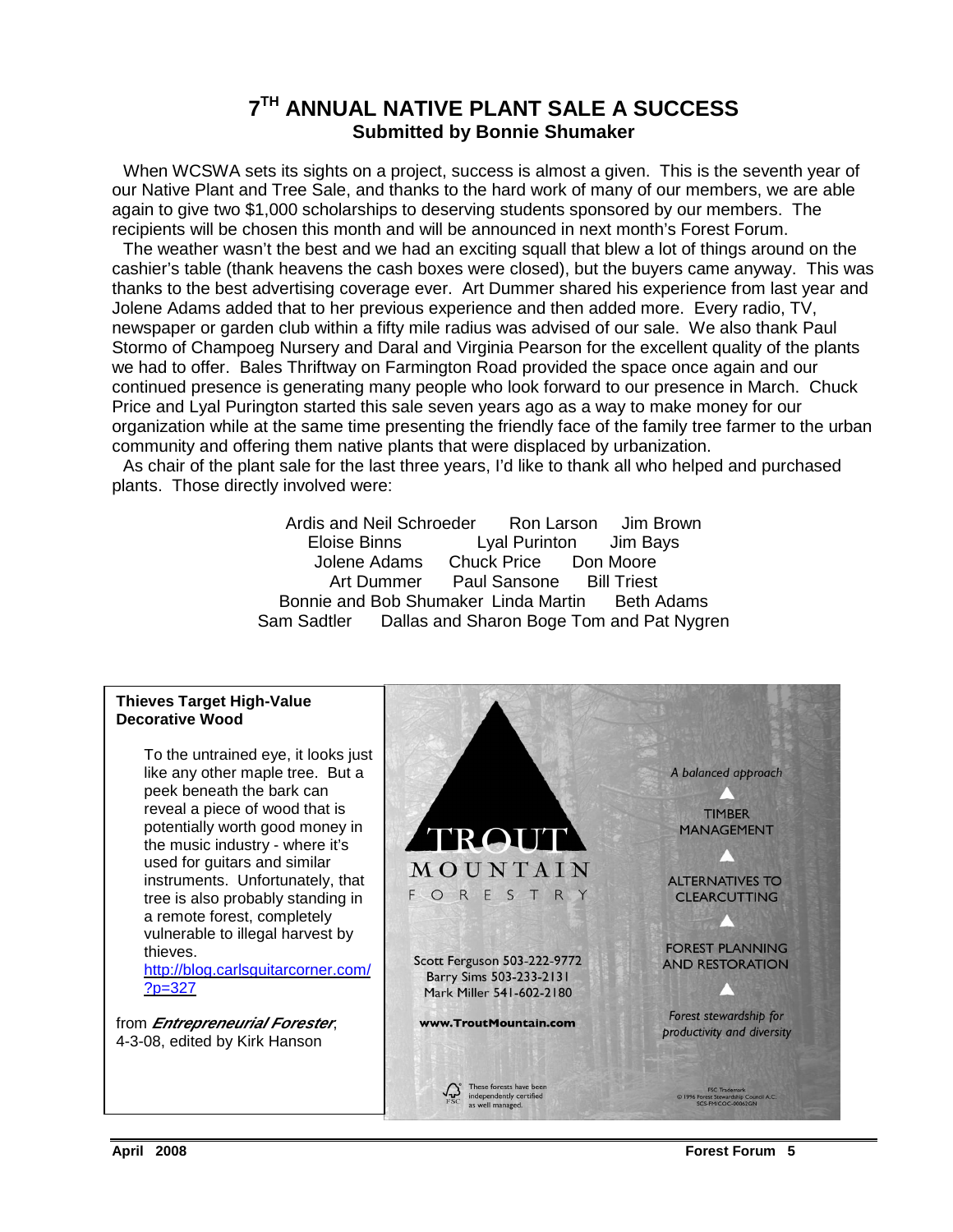## **STIMSON'S MANAGED FOREST OGR**

A landowner assistance program practicing sustainable forestry...

#### **ASK US ABOUT...**

#### **SERVICES**

• Tree Planting

• The Oregon Forest **Practices Act** 

• How to implement sustainable forestry into your plan

• Thinning Systems

The Coastal Salmon<br>Restoration Initiative

The Stimson commitment<br>to forest management<br>and the community is a century-long tradition in<br>Northwest Oregon. - Permitting, unit layout and administration of logging activities

- · Marketing of all log sorts
- Selective harvesting and thinnings
- · Cost-effective reforestation and plantation maintenance



P.O. Box 68 · Forest Grove, OR 97116 (503) 357-2131

#### **FOREST MANAGEMENT** ASSISTANCE

We offer management services to<br>private woodland owners. Our<br>recommendations are based upon your objectives, sound forest<br>management, and value optimization.

The Stimson advantage means that<br>you earn the best possible dollar<br>for your logs and keep more where<br>it belongs - right in your own pocket.

A TRADITION OF QUALITY<br>We are always interested in purchasing land, timber and delivered logs.

#### **The Oregon Department of Forestry lists quarterly log prices for Oregon on their Log Price Information page**

(http://oregon.gov/ODF/STATE\_FORESTS/TIMBER\_SALES/logpage.shtml).

### **Advertising Opportunity:**

**The Forest Forum is a monthly newsletter sent out to over 250 members and friends of WCSWA. Advertisers receive free newsletters for the duration of their ads.** 

#### **ADVERTISING RATES (PRICE INCLUDES TYPESETTING & AD PREP)**

**YES!** I want to advertise in the WCSWA Forest Forum. Ad size:

Enclosed is a check or money order for: 1 issue \_\_\_ 4 issues \_\_\_ 12 issues \_\_\_

| Company__________             |
|-------------------------------|
| Contact                       |
| Address____                   |
| City/State/Zip_______________ |
| Phone                         |
| Fax                           |
|                               |

Please send this form, ad copy, logos, photos, etc. to:

**Dallas Boge, 10735 NW Thornburg Rd, Gales Creek, OR 97117** 

**Thank you for supporting Washington County Small Woodlands Association!** 

|                      |       | 4      | 12     |
|----------------------|-------|--------|--------|
|                      | issue | issues | issues |
| 1/12                 | \$15  | \$30   | \$75   |
| page                 |       |        |        |
| $1/6$ page           | 25    | 50     | 125    |
| 1⁄4 page             | 35    | 70     | 175    |
| $1/3$ page           | 45    | 90     | 225    |
| 1/ <sub>2</sub> page | 65    | 130    | 325    |
| $2/3$ page           | 86    | 170    | 425    |
| Full                 | 125   | 250    | 625    |
| page                 |       |        |        |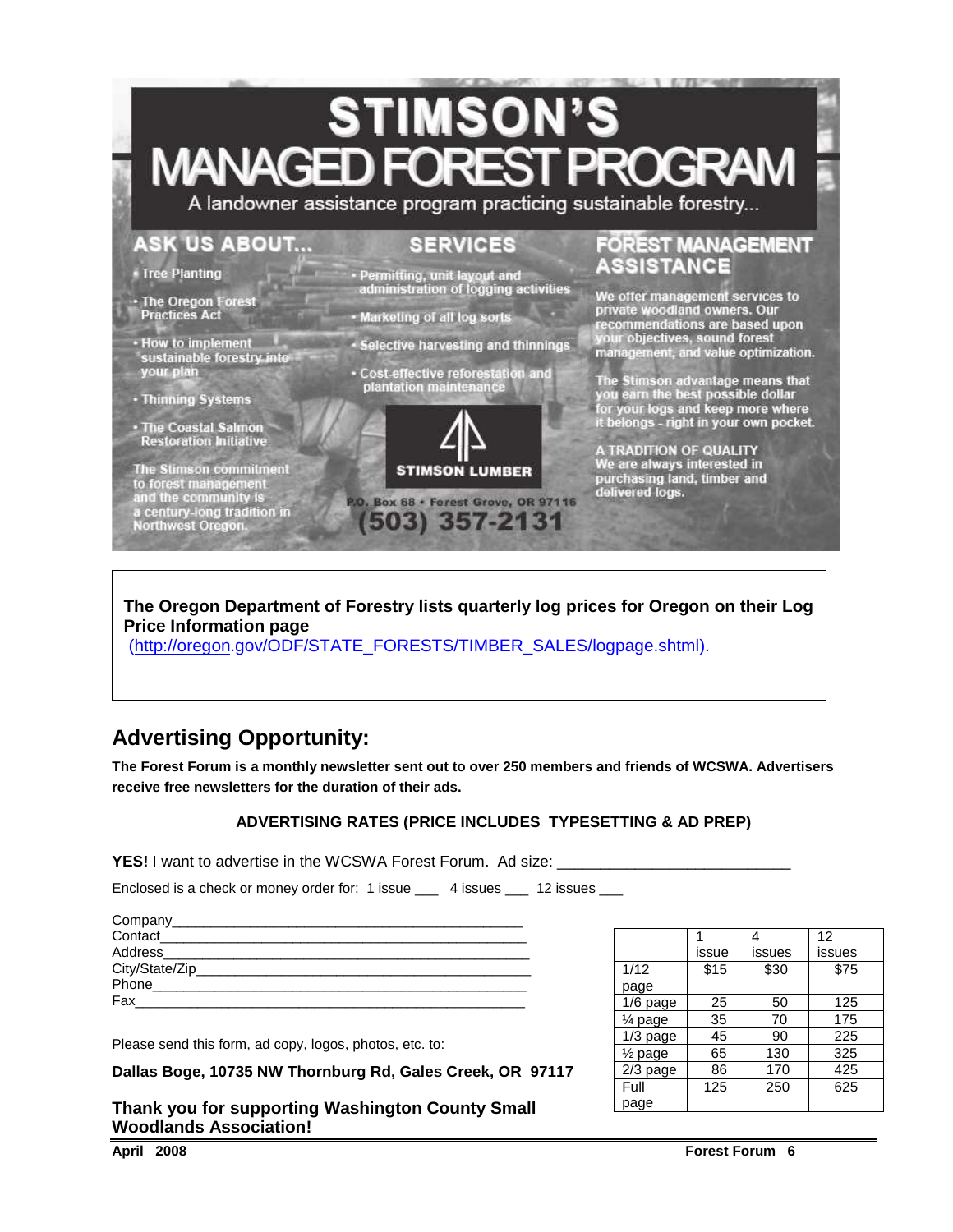### **Tree Talk by Bonnie Shumaker**

Some people call it a memory lapse or "senior moment". Supposedly all that we learn resides somewhere in our brain; the issue is in the retrieval. Whatever the research shows, the one thing I do know is that I'm not alone. Does anyone else search their brain for statistics and facts about Oregon's forests when talking to others or just talking with each other? Bob and I often try to remember where we read about how much of Oregon's land base is forested or how much of that is owned by federal, state and local governments. Then how much of that is family forestland?

 I'm pleased to announce that OFRI (Oregon Forest Resource Institute) has come out with a publication from which I can easily retrieve the information I'm seeking. If you don't know about OFRI, the Oregon legislature created the Oregon Forest Resources Institute (OFRI) in 1991 to improve public understanding of forests, forest products and forest management and to encourage sound forestry through landowner training. In keeping with this mission, OFRI sponsors classroom and field programs for K-12 students and teachers and produces educational publications that generally can be obtained at no cost.

 The OFRI publication to which I refer is entitled "The Oregon Forest Book: Ecology, Economy and Society". If you went to Tree School, 2008 on March 29<sup>th</sup>, a copy was included with your registration packet. Also, I have ordered 50 copies that will be available at WCSWA's monthly meetings, or you can call OFRI direct at (971) 673-2944 to order this or other publications.

 To answer the questions I pondered above, here are the answers. Maybe you'll remember them without the booklet, but I know where mine is, and know I'll be pulling it out again and again.

- Forests cover almost half (45%) of Oregon
- The federal government (BLM and USFS) holds 59%
- Private landowners hold 35% of forestlands (about half of that is family forest owners). Currently, these private landowners contribute 80% of Oregon's timber harvest.
- The Oregon Forest Practices Act passed in 1971 was the first of its kind in the U.S. and mandates replanting after harvest, restricts clear-cut size and protects water and wildlife resources.
- Oregon currently harvests about 4 billion board feet of timber per year. This harvest is less than half the total growth in forest timber in Oregon each year.

 The items above are just a small sampling of the information provided in the booklet. It covers most of the ecological, economic and social benefits of forests. Remember: WOOD IS GOOD!

**JRAL PROPERTY NVESTMEI** A TIMBERNET COMPANY **Regional Rural Property Specialists Investments • Acquisitions • Exchanges • Sales Direct Inquiries to: Jeff Campbell,** Principal Broker\* **Gerald Hiebert,** Broker Mobile 503-957-7025Mobile 503-551-5300 (Salem)  **\*** Licensed broker in both Oregon and Washington **Office Phone: (503) 542-0095 Office Fax: (503) 542-0067**  13500 SW 72nd Avenue, Suite 200, Portland, OR 97223-8091 **Please visit our website:** www.ruralpropertyinvestments.com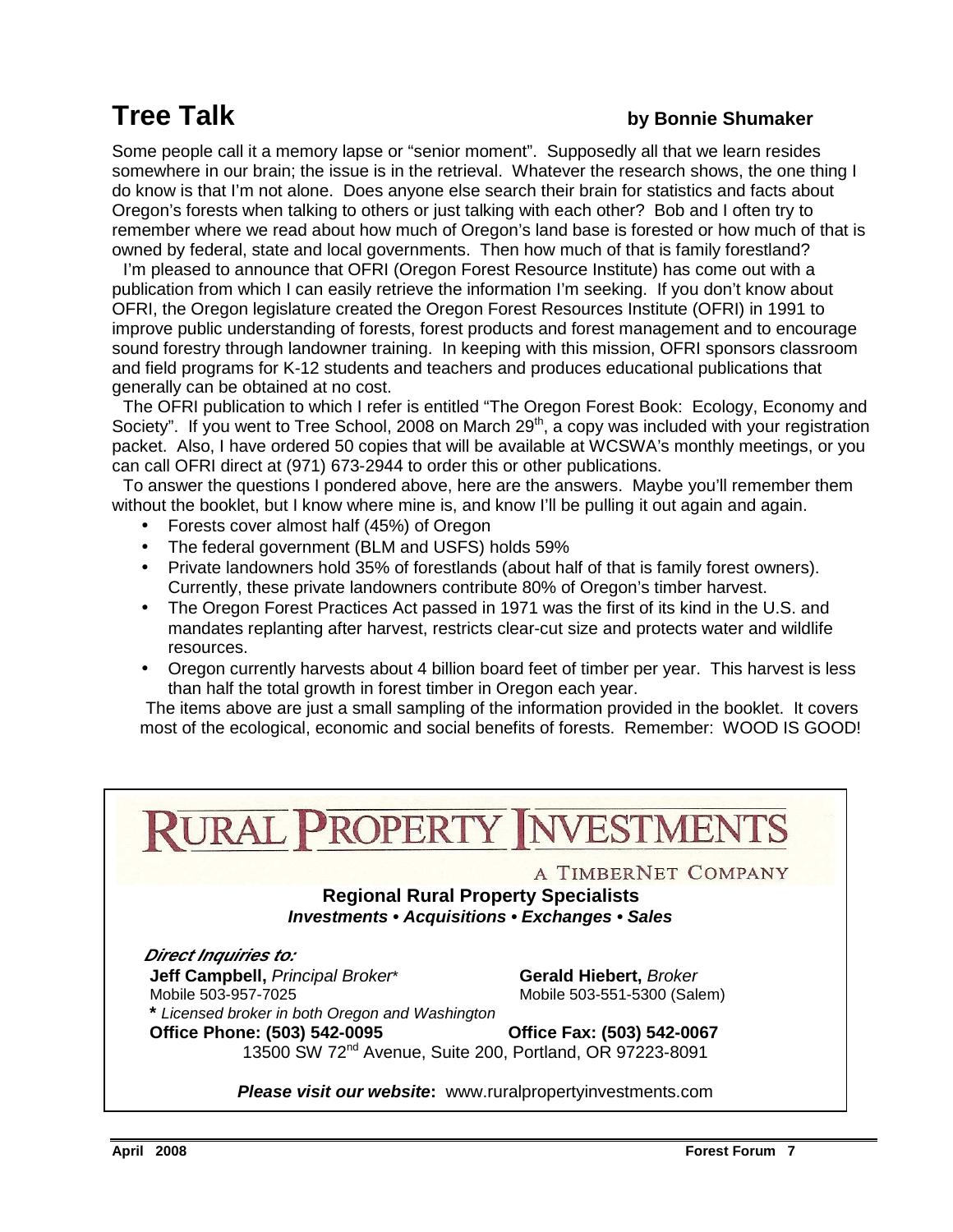

### **Landowner Preference Tags – In Peril or Promise!**

There has been concern in the forestland owning community over an earlier news report that the Fish and Wildlife Commission was going to change the basis for landowners preference tags (deer and elk) from 40 to 640 acres. Paul Nys of Columbia County SWA has been tracking this issue, and reports: "I received a call from ODFW representative Craig Ely yesterday and he clarified the earlier statement which was to "change the acreage for LOP tags from 40 to 640 acres"

"There will be NO change for LOP tags on the westside. Craig explained that a committee of four landowners and four hunters went through the entire LOP program. This committee, it was pointed out, is advisory and the recommendations may not have surfaced with the Commissioners. It is RECOMMENDED that for BULL/BUCK LOP hunters only, the minimum acreage be increased to 640 acres on the **eastside**. There will be no change for the antlerless LOP hunters (which remains at a minimum of forty acres)."

"A few other possibilities are being considered: The LOP tags could be increased for those providing additional habitat, hunter access, youth hunts, terminally ill youth hunts, etc. A new table to permit additional LOP tags for those landowners with 20-40,000 acres is also being proposed. In addition, in the category of immediate family, daughters-in-law and sons-in-law may be added."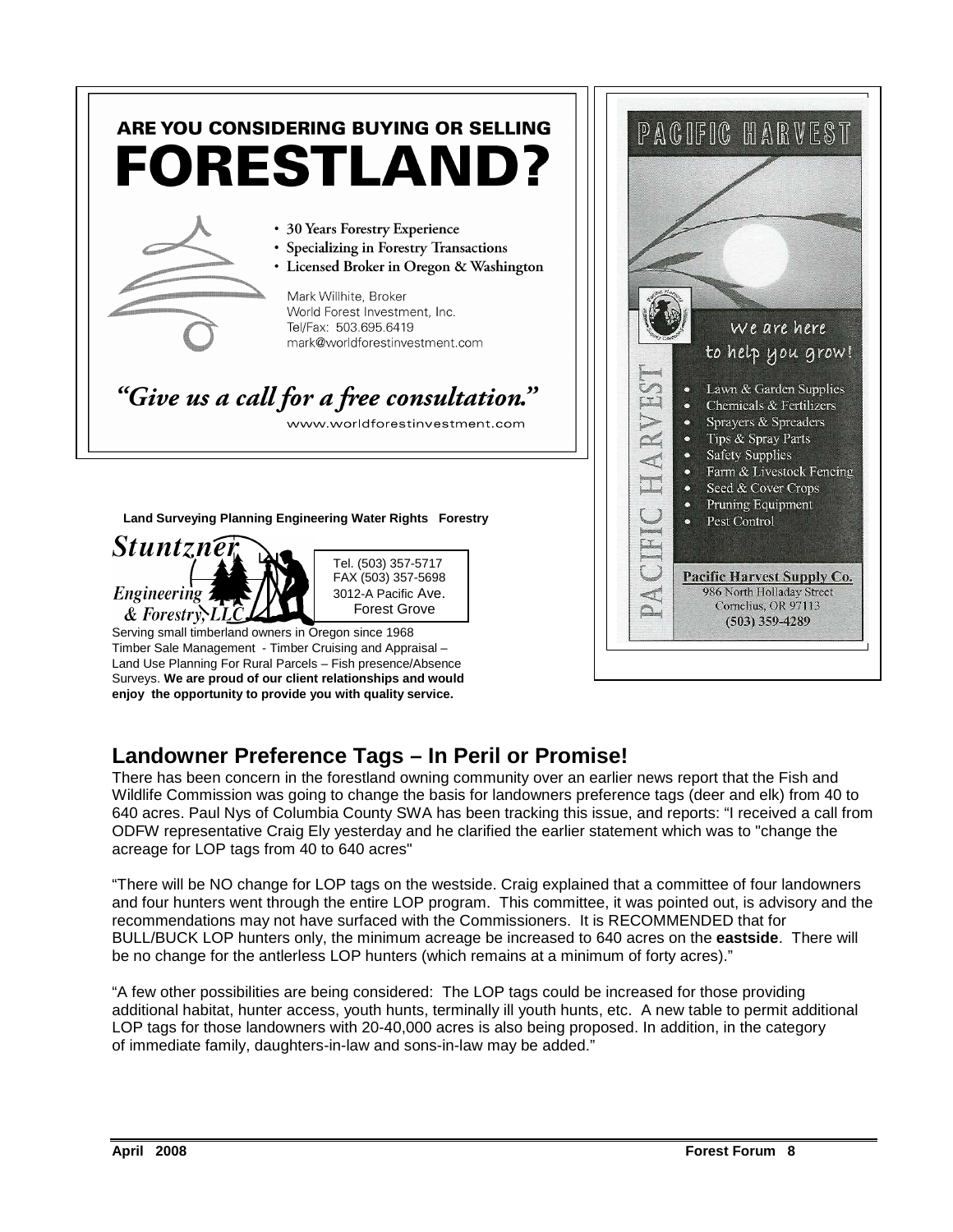#### **Trask and Alsea Join Hinkle Creek As Watershed Studies**

The Watersheds Research Cooperative (WRC) has gained two multidisciplinary watershed studies – the Trask Paired Watershed Study and the Alsea Watershed Study Revisited. Both studies, now underway in Oregon, are examining the effects of contemporary forest practices on hydrology, water quality, fish, and other aquatic biota. These studies join the Hinkle Creek Paired Watershed Study under the WRC umbrella, a collaboration that provides greater ecological context to address questions of contemporary forest management effectiveness. The three studies, using similar study designs and data collection methods, are geographically distributed throughout western Oregon – Alsea in the Mid-Coast Range, Trask in the North Coast Range, and Hinkle in the Cascades.

At the Trask, the research is being conducted at two spatial scales – within the immediate area of harvest treatments and at downstream locations throughout the watershed. The Alsea Watershed Study Revisited provides a unique opportunity to compare the environmental response of contemporary forest practices with the environmental response of the unrestricted logging that occurred in the 1960s. The Alsea study complements the WRC efforts at Hinkle Creek and the Trask by providing a 20-40 year record over a 50-year period and by comparing drastically different treatments on the same watershed.

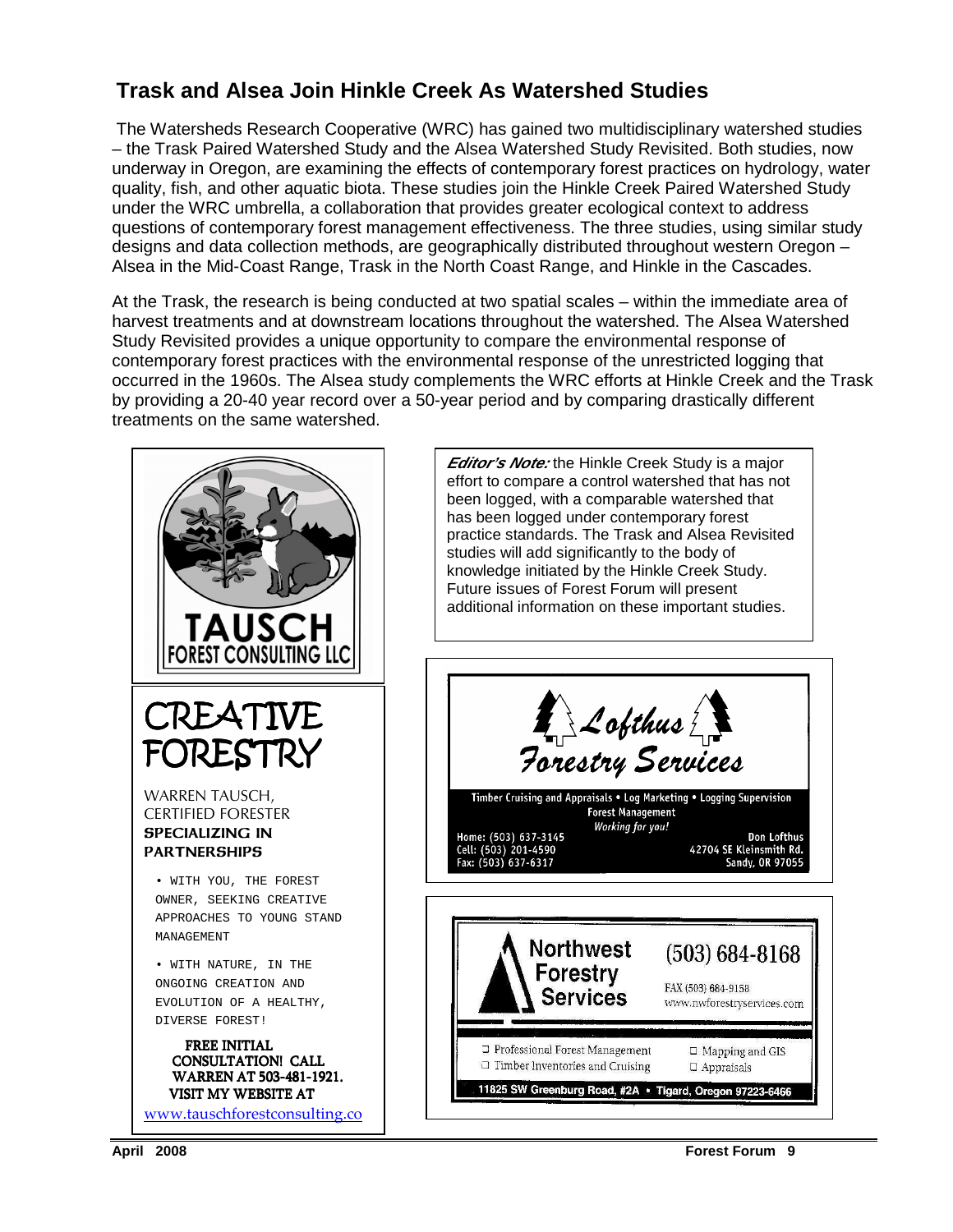### **Timberland ownership moving from regional to global**

Although the total investable timberland (forestland) universe in the United States is only a microscopic percentage of the total institutional asset base (about 0.2%); in the last decade institutional and private equity timberland investments have graduated from being an obscure asset class pursued by only pioneering investors, to rapidly becoming a semi-mainstream investment for an increasing number of pension funds, university endowments and private equity/hedge fund firms.

In the United States there has been a massive swing away from C Corp company ownership of timberlands. In just three years from 2004 to 2007, the area of timberland owned by forest products companies halved, while areas managed by Timber Industry Investment Organisations (TIMOs) increased by 120%, by private investors almost 110% and T-REITS by 35%. Of the top 10 company timberland owners in 1981, only one (Weyerhaeuser) had any significant core holdings left by early 2008. TIMO-only investments have increased three-fold from \$9 billion in 1997 to more than \$29 billion in early 2008. On top of that Endowment and private equity funds have also invested - and so the total new ownership investment is perhaps more than \$50 billion; out of a total timberlands investment space of \$70 billion.

The biggest challenge facing the investment timberlands industry in 2008 is a lack of affordable properties on the market. The excess liquidity searching for timberland deals has driven up timberland prices by 2-3 times over the last several years. For instance, timberland values in the US South, which averaged only about \$500 per acre in the late 1980s, now sell for in excess of \$1,500 per acre; and the most recent large- tract transaction in February this year went for almost \$1,900 per acre. Incidentally the very highly geared investment in this 900,000 acre property (purchased by TimberSTAR in mid- 2006) returned an estimated annual equity Internal Rate of Return (IRR) approaching 90%. This compares with fundamental annual returns on timberlands of perhaps 5-8% in the US PNW, and 4-6% in the US South.

By early 2008, a number of TIMOs had become the largest landowners/managers in the United States. Several manage more than 1.0 million acres and some more than 2.0 million acres. One TIMO now manages more than 2.5 million acres in the USA; and the largest TIMO, counting its international assets manages more than 3.5 million acres. This compares with the largest truly private landowner in the United States (Sierra Pacific) with only about 1.8 million acres under (timberlands) management. Plans to establish a number of country specific timberlands investing funds have been developed in 2007-2008 including in Russia, Brazil, Chile, Colombia and Japan. (Editor note: this summary from Australia is an excellent summary of TIMOs)

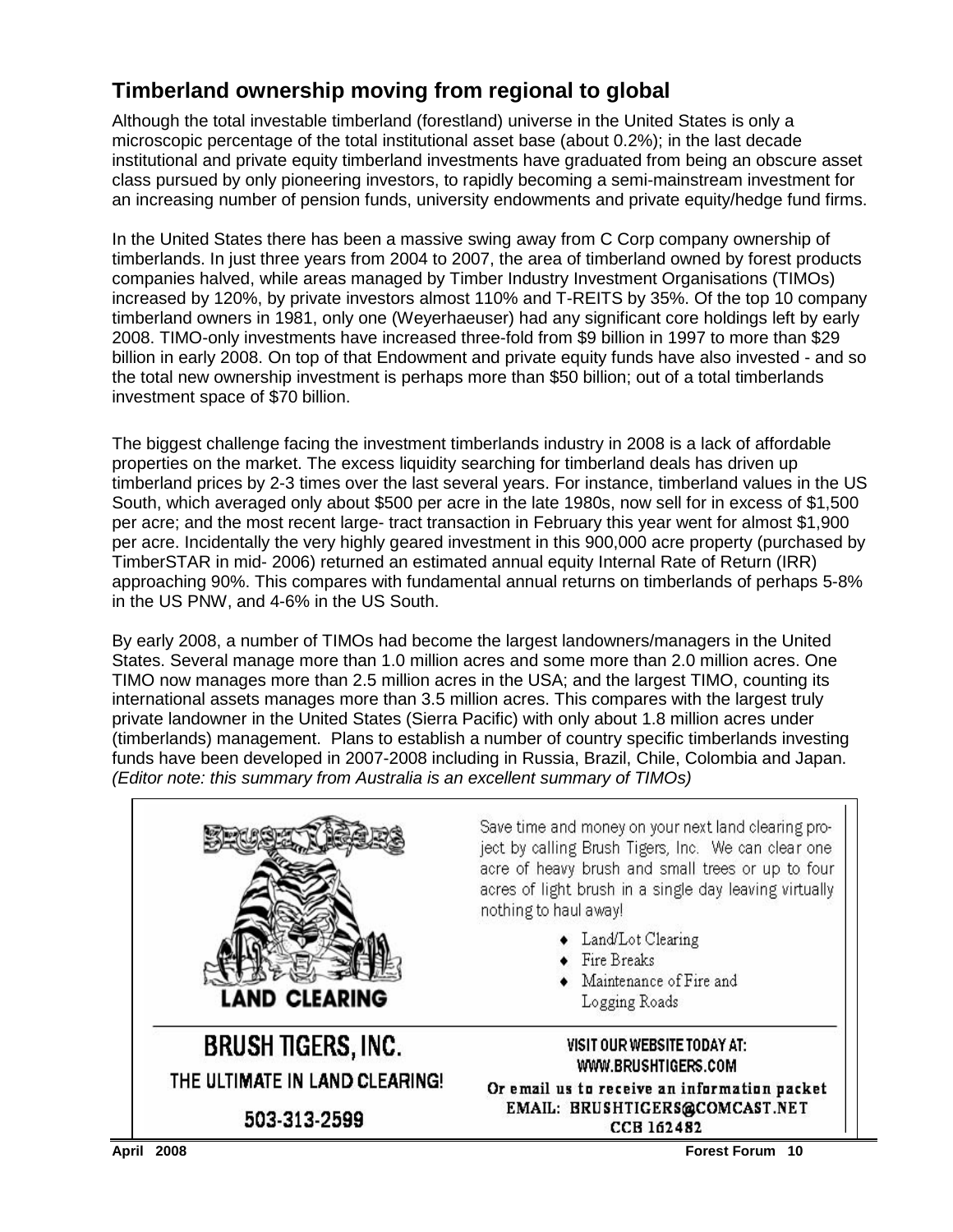#### **John Krause - Stewardship Forester in the Middle**

John Krause, Stewardship Forester for the Oregon Department of Forestry, explained to those attending the March meeting of WCSWA how he works with forest landowners to both meet their management goals, and provide the necessary oversight of Forest Practices Act regulations. John's philosophy is: focus on the prevention of problems, rather than correct problems or enforce regulations. According to John, there are two primary bottom lines: keep mud out of the creek, and put trees in the ground! He works with landowners to meet these bottom lines, and finds that everything else usually falls into place.

John's area of responsibility includes that part of



Washington County north of Highway 26, and he works out of the Columbia City ODF office. Eric Perkins of the Forest Grove office works south of Highway 26.

Some cautions about getting trees in the ground (after logging). John explained that often a landowner will have the logger do the reforestation – sometimes that works and sometimes it doesn't. Sometimes the reason it doesn't is that the reforestation is not a high priority for the logger, and the job doesn't get done. Also, the landowner needs to understand that just planting is not enough – the trees must become established. Often this means both pre- and post-planting in order to reduce vegetative competition. Buyers of cut-over forestland also need to understand that they become responsible for reforestation. The realtor is required to inform buyers, but often the buyer doesn't understand what this means.

#### $\mathbf{F}_{\text{new}}$  a *H*  $\mathbf{V}_{\text{new}}$  **F**  $\mathbf{F}_{\text{new}}$  **C**  $\mathbf{M}_{\text{new}}$  are seen such  $\mathbf{N}_{\text{new}}$  and  $\mathbf{V}_{\text{new}}$  and  $\mathbf{V}_{\text{new}}$  are set  $\mathbf{M}_{\text{new}}$  and  $\mathbf{V}_{\text{new}}$  are set  $\mathbf{N}_{\text{new}}$  and  $\mathbf{V}_{\text{new}}$  are set **FOF AII TOUF FOFESt MUITUGEMENT NEEUS,** | streams: classification as fish-bearing Let MAP's Experience Work for You  $\|\cdot\|$  now includes a stream length up to

R, Inc. specializes in forest management for private woodland<br>owners. Our goal is to create a partnership with our clients<br>and the suite alguments are then then our goal is to create a partnership with our clients<br>and manage their timberland together.

REFORESTATION · LOGGING · MARKETING · STEWARDSHIP MANAGEMENT PLANS  $\vert \ \vert$  (however – exceptions can be made,





**EXPERIEU IFOR TOP TOW**<br>MAP Inc. specializes in forest management for private woodland stream is still treated as fish-bearing see your stewardship forester).

> Finally, fire protection is an important responsibility for forest landowners. Requirements for "fireproofing"

 equipment used on forestlands during keeping appropriate fire tools and water handy during forest operations, 19170 S. Molalla Ave. **Exercise 1918 monitored by stewardship foresters.**<br>Oregon City, OR 97045 **Connect by Connect Avenue of the state of the SC** Oregon City, OR 97045<br>Email: map@web-ster.com **CONSULT With your stewardship** and protect yourself and your

Ī